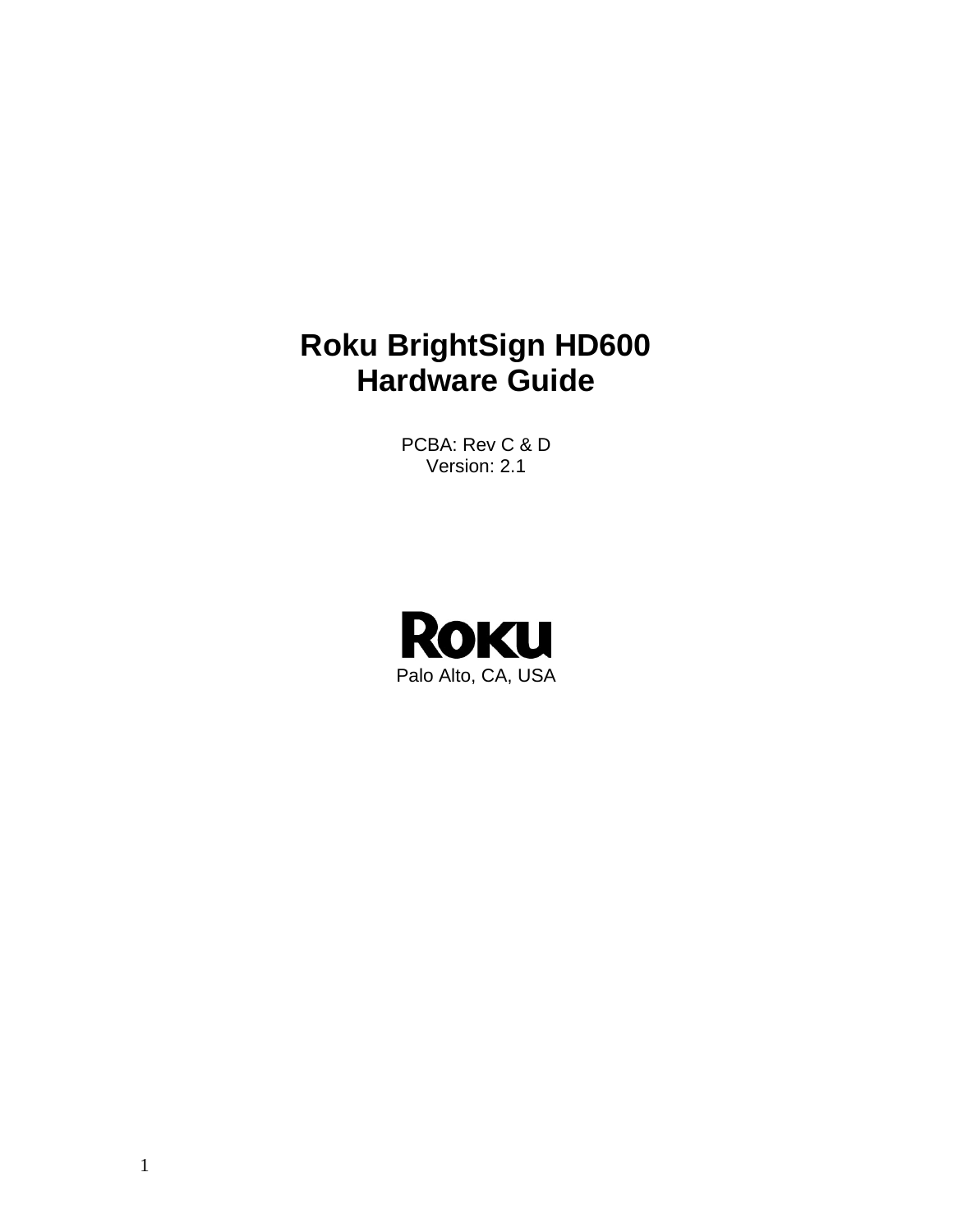# **Table of Contents**

| (2) POWER LED COMES ON, 1 OR MORE GREEN LEDS COME ON IN SEQUENCE FROM LEFT TO RIGHT17<br>(3) POWER LED COMES ON, RED LED COMES ON PLUS 1 OR MORE GREEN LED STAYS LIT.  18 |  |
|---------------------------------------------------------------------------------------------------------------------------------------------------------------------------|--|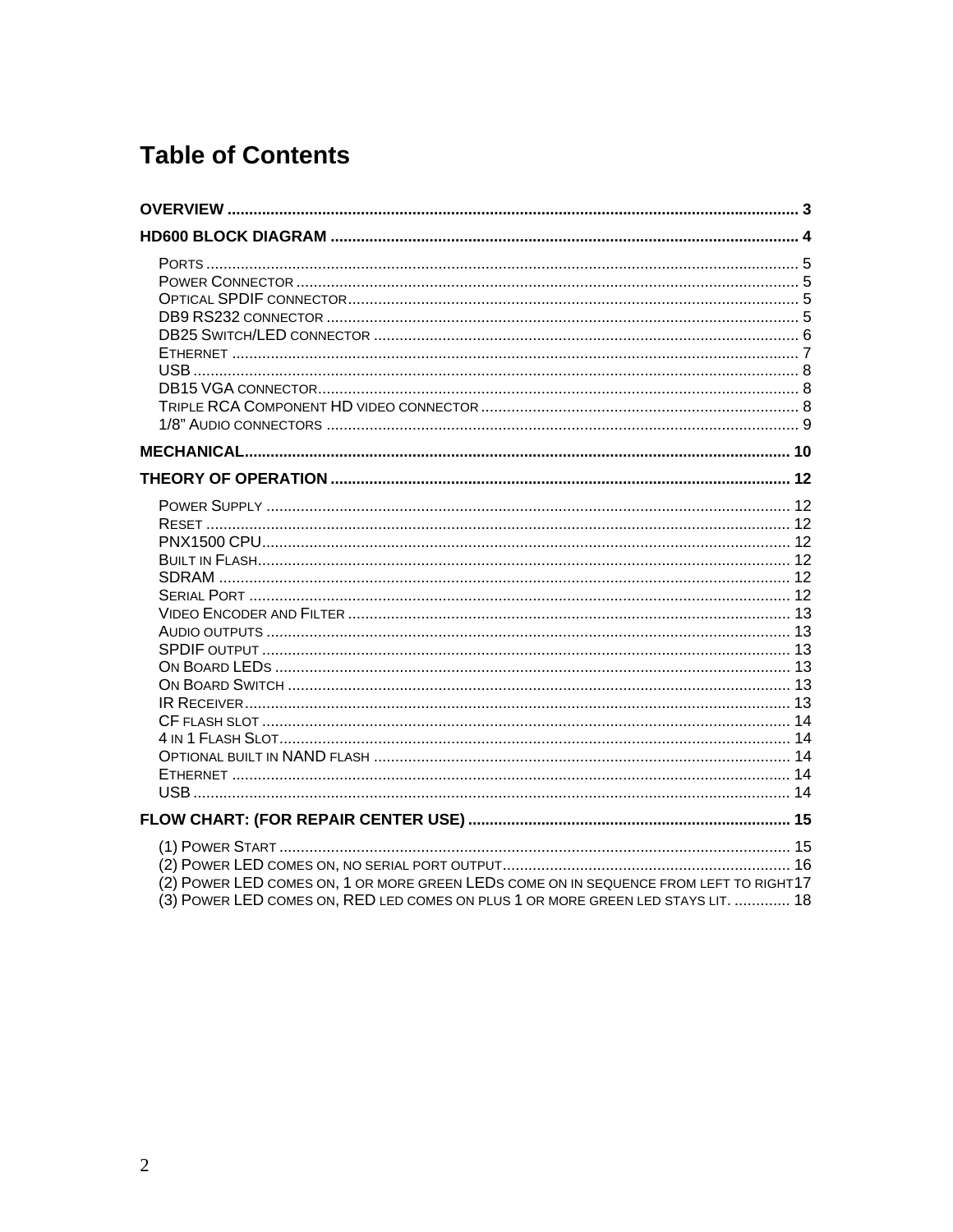# <span id="page-2-0"></span>**Overview**

This hardware reference manual specifies the hardware interfaces on the HD600, as well as providing a guide to troubleshoot the hardware of the HD600 for in-field service. This manual will not describe any software functions.

The BrightSign HD600 is a device that can be used to drive a variety of HDTV and computer monitors for digital sign and kiosk applications. As well as driving the Video Display, the HD600 has many different control interfaces built in to allow the sign to be controlled.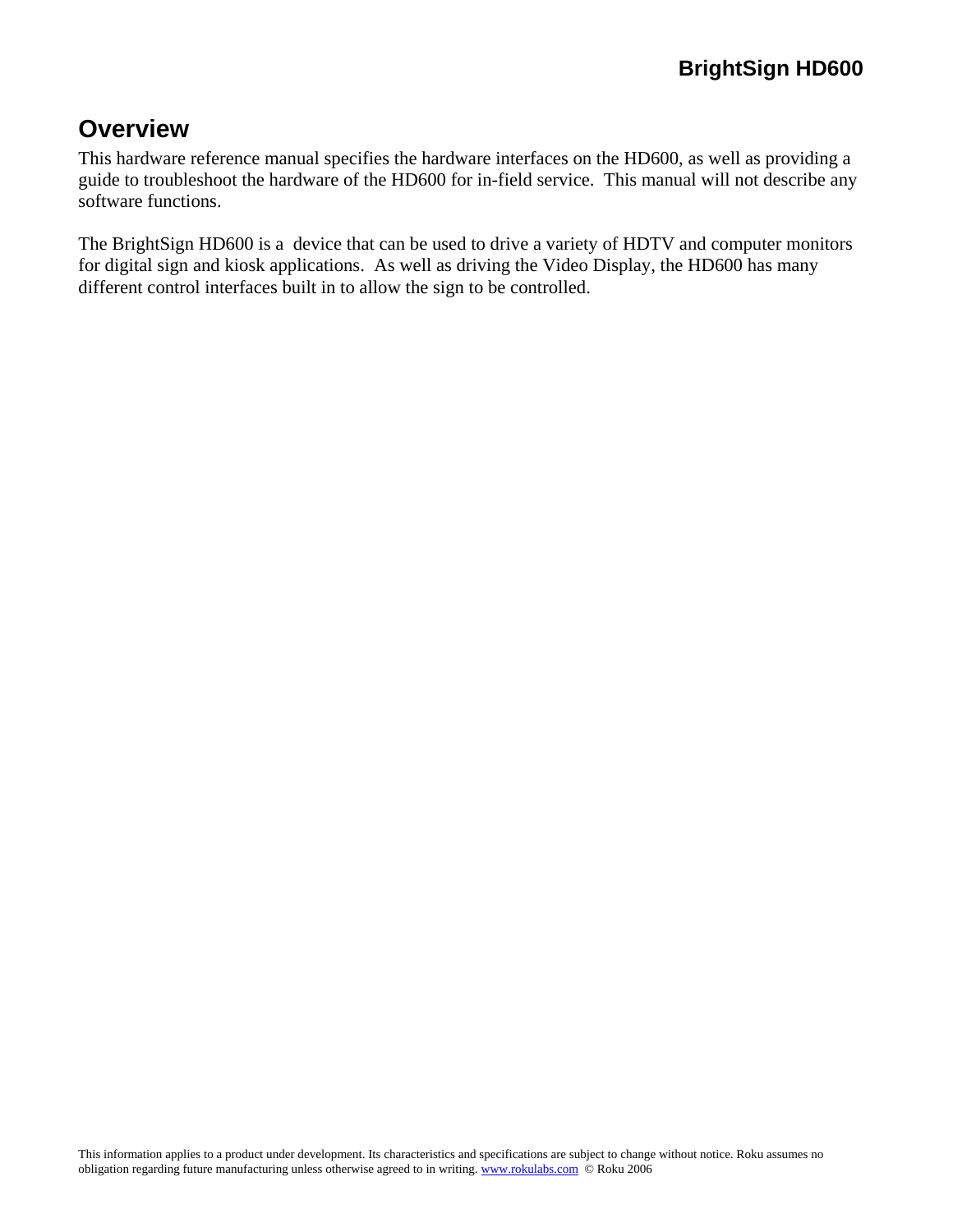# <span id="page-3-0"></span>**HD600 Block Diagram**

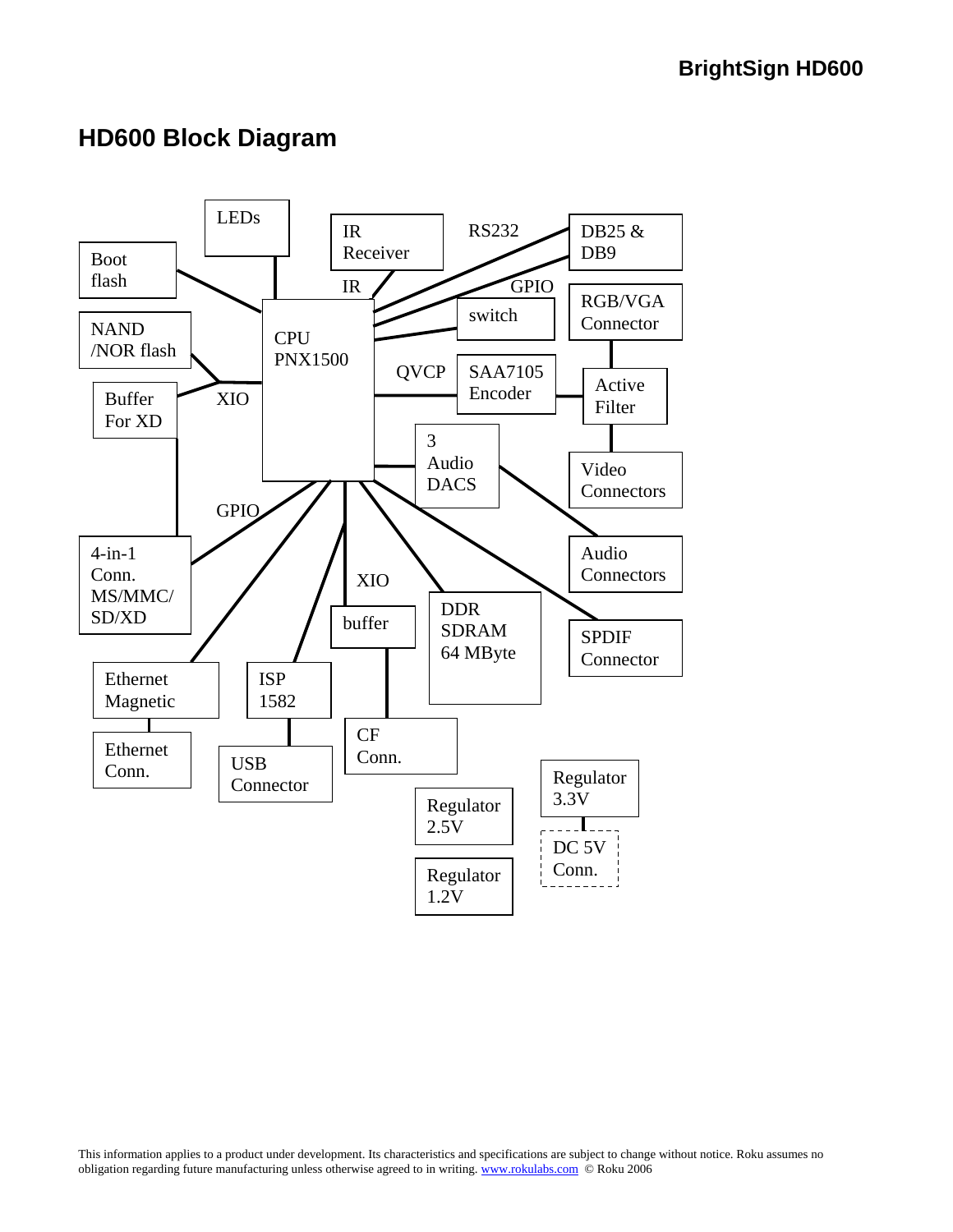# <span id="page-4-0"></span>*Ports*

- Optical SPDIF audio output.
- DB9 Male RS232.
- DB25 Female for LED output and Switch input, as well as supplying 100mA of 3.3V power.
- 10/100 Ethernet Auto-MDIX and Auto-polarity switching.
- Two high speed USB host ports.
- DB15 VGA video connector.
- Triple RCA jacks for Component Hi-Def output (Y-Pr-Pb). This port can also output composite video and S-Video.
- 3 stereo 1/8" mini plugs for audio output
- 2.5MM Power plug for 5V power input at 2.8A.
- IR receiver for 38KHz IR reception.
- Front panel LEDs for status.
- Front panel Switch for user input (Typically used to switch screen resolutions)
- 4 in 1 flash slot for SD/MMC/XD/MemoryStick flash cards.
- Compact Flash slot for CF cards.

# *Power Connector*

The power connector on our board is rated at 5V @ 2.8A. The plug to go into our connector is standard 5.5MM plug, center positive, with a 2.1MM center pin hole. The power is over voltage protected and reverse polarity protected with a 5W 5.6V zener diode.

# *Optical SPDIF connector*

This connector accepts a standard SPDIF optical cable.

# *DB9 RS232 connector*

RS232 connector is a male DB9. The HD600 is a DTE device (like a PC). The input to our chip accepts up to  $+25V$  and  $-25V$ , so it is compatible with standard  $+12$  and  $-12$  volt signaling. The output of our chip is rated at +5.4V and -5.4V typical which exceeds the voltage required by the RS232 specification. The chip we use for RS232 only enables the RS232 transmit function when a valid RS232 voltage level is detected on the receive line. This implies that the RS232 connector cannot be used for RS232 output only.

The baud rate is 9600, No parity, 8 data bits, 1 stop bit. No hardware or software flow control. The TX and RX signal will look like this: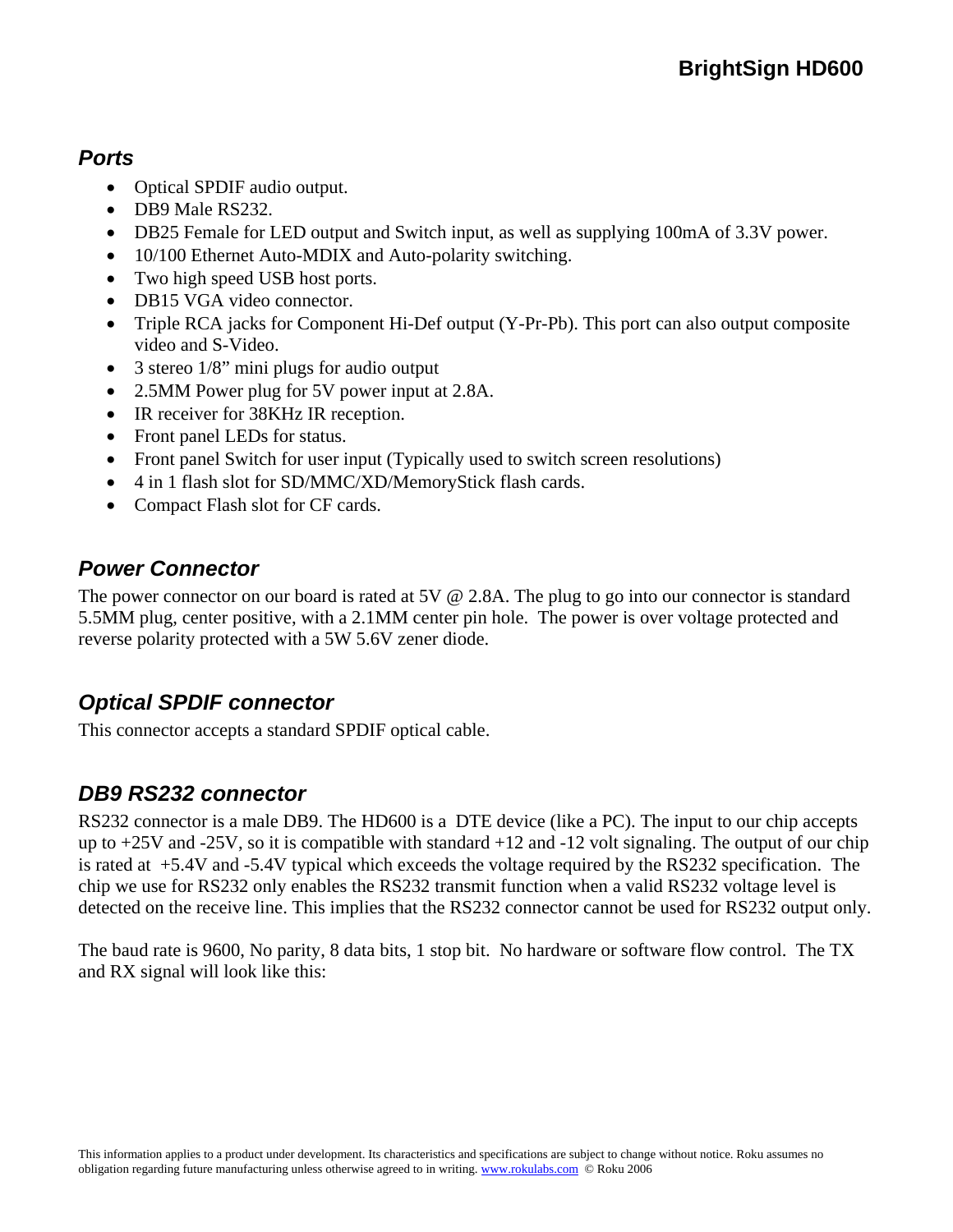<span id="page-5-0"></span>

The pinout of the DB9 on the REVB HD600 board is as follows (NC=No Connect):

| p <sub>1</sub> n | Description          | pin | Description             |
|------------------|----------------------|-----|-------------------------|
|                  | NC                   |     | Receive data into HD600 |
| 3                | Transmit data out of |     | NC                      |
|                  | <b>HD600</b>         |     |                         |
|                  | Ground               | h   | NC                      |
|                  | NС                   | 8   | NC                      |
|                  | N $\cap$             |     |                         |

#### *DB25 Switch/LED connector*

The Switch/Led connector is a DB25 Female. This connector is used to allow the HD600 to control external LEDs or other devices requirind 15mA of current or less. Connect the LED outputs to the LED ANODE and connect LED CATHODE to ground. If you want to connect up some other device then the output is capable of sourcing or sinking up to 24mA at 3.3V, but we do have a series resistor of 100 Ohms in each line. This connector also allows connecting up external contact closures to ground. In order to connect a switch, connect one side of the switch to the switch input, and connect the other side of the switch to one of the ground pins on the DB25 connector. Finally the connector can also supply 3.3V at up to 100mA to an external device. The 3.3V output is polyfuse protected. The DB25 has the following pinout:

| pin | <b>Description</b> | pin            | <b>Description</b> |
|-----|--------------------|----------------|--------------------|
|     | LED 5 output       | $\overline{2}$ | Ground             |
| 3   | LED 2 output       | 4              | LED 0 output       |
| 5   | Button 11 input    | 6              | Button 9 input     |
| 7   | Ground             | 8              | Button 6 input     |
| 9   | Button 5 input     | 10             | Button 3 input     |
| 11  | Ground             | 12             | Button 1 input     |
| 13  | $+3.3V$ output     | 14             | LED 4 output       |
| 15  | LED 3 output       | 16             | LED 1 output       |
| 17  | Ground             | 18             | Button 10 input    |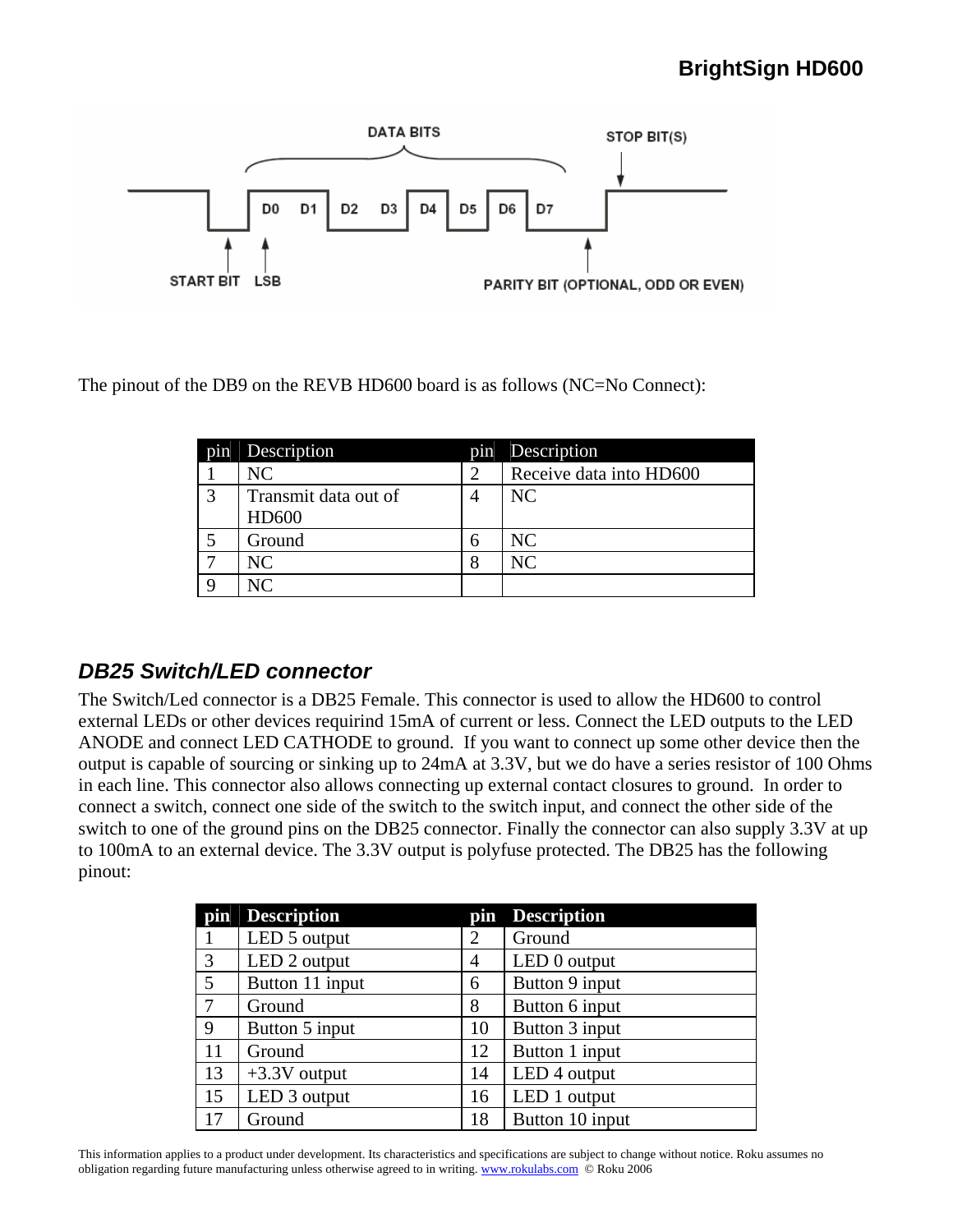<span id="page-6-0"></span>

| 19 | Button 8 input |    | Button 7 input |
|----|----------------|----|----------------|
|    | Ground         | 22 | Button 4 input |
| 23 | Button 2 input | 24 | Ground         |
| 25 | Button 0 input |    |                |

The following Diagram shows how to wire up a button and LED to each input/output (this is the schematic of the Roku button/led board that we sell for development use). You of course can use as little or as many of the inputs and outputs as you wish.



#### *Ethernet*

The HD600 has a standard RJ45 connector for 10/100 base T Ethernet. The Ethernet PHY chip we use is capable of doing Auto-MDIX switching. This means that it will detect if a crossover is required, if for example you tried to connect the HD600 directly to a PC without using a switch. If it detects that a crossover is required, then the PHY chip will swap TX and RX pairs so that the connection will work properly. The chip is also able to detect if an incorrect polarity cable is connected, and it will reverse the polarity of the cable in that case. The pinout of the RJ45 is as follows (NOTE: This pinout is only accurate for REVC and later HD600 boards, REVB has a hardware bug in this pinout):

|                  | aon | ٠   | 000000 |
|------------------|-----|-----|--------|
| p <sub>1</sub> n |     | pın | ption  |
|                  |     |     | -      |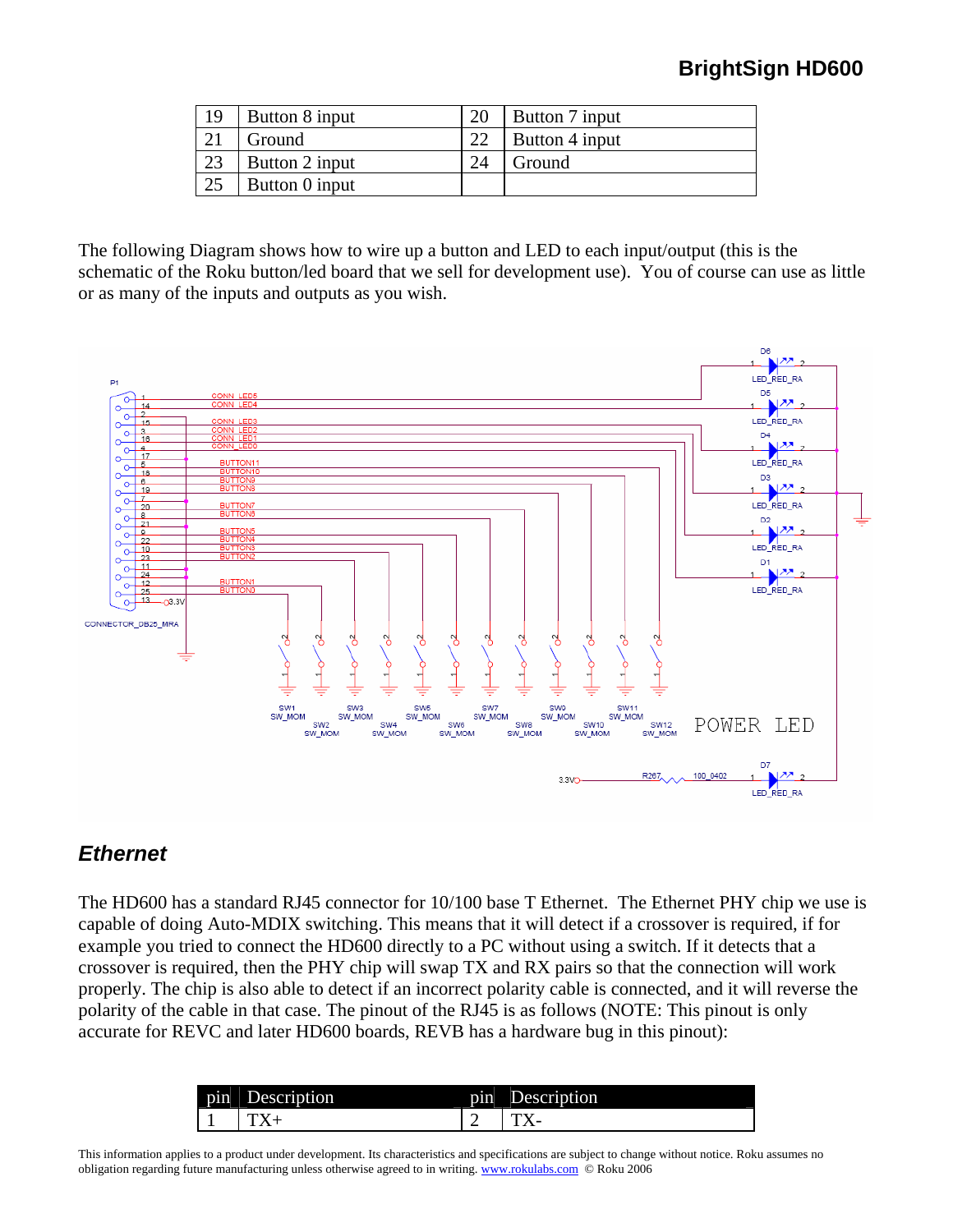<span id="page-7-0"></span>

|              | RC to ground |
|--------------|--------------|
| RC to ground |              |
| RC to ground | RC to ground |

#### *USB*

The HD600 has two high speed (400 mbit) USB host ports. The ports have the following pinout:

| pin | Description | p <sub>1</sub> n | Description |
|-----|-------------|------------------|-------------|
|     | ы           | ∸                | . .         |
| ◡   |             |                  | iround      |

#### *DB15 VGA connector*

The VGA connector is a able to output 1280 X 720 and 1024 X 768 computer RGB video. The connector has the following pinout (NOTE: This pinout is only accurate for REVC and later. REVB has a hardware bug on the pinout):

| pin | <b>Description</b>       |    | pin   Description         |
|-----|--------------------------|----|---------------------------|
|     | RED analog video output  | 2  | GREEN analog video output |
| 3   | BLUE analog video output | 4  | NC                        |
| 5   | Digital ground           | 6  | Analog ground             |
| 7   | Analog ground            | 8  | Analog ground             |
| 9   | NC                       | 10 | Digital ground            |
| 11  | NC                       | 12 | <b>NC</b>                 |
| 13  | <b>HSYNC</b> output      | 14 | VSYNC output              |
| 15  | NC                       |    |                           |

#### *Triple RCA Component HD video connector*

The component triple RCA connector is a able to output the following formats:

- Composite video from Blue jack.
- S-Video: Luma from Green jack and Chroma from Red jack
- 480P video: Y from Green jack, Pr from Red jack, and Pb from Blue jack.
- 720P video: Y from Green jack, Pr from Red jack, and Pb from Blue jack.
- 1080i video: Y from Green jack, Pr from Red jack, and Pb from Blue jack.

To use the S-Video mode, you can use an adaptor that is wired as in this diagram: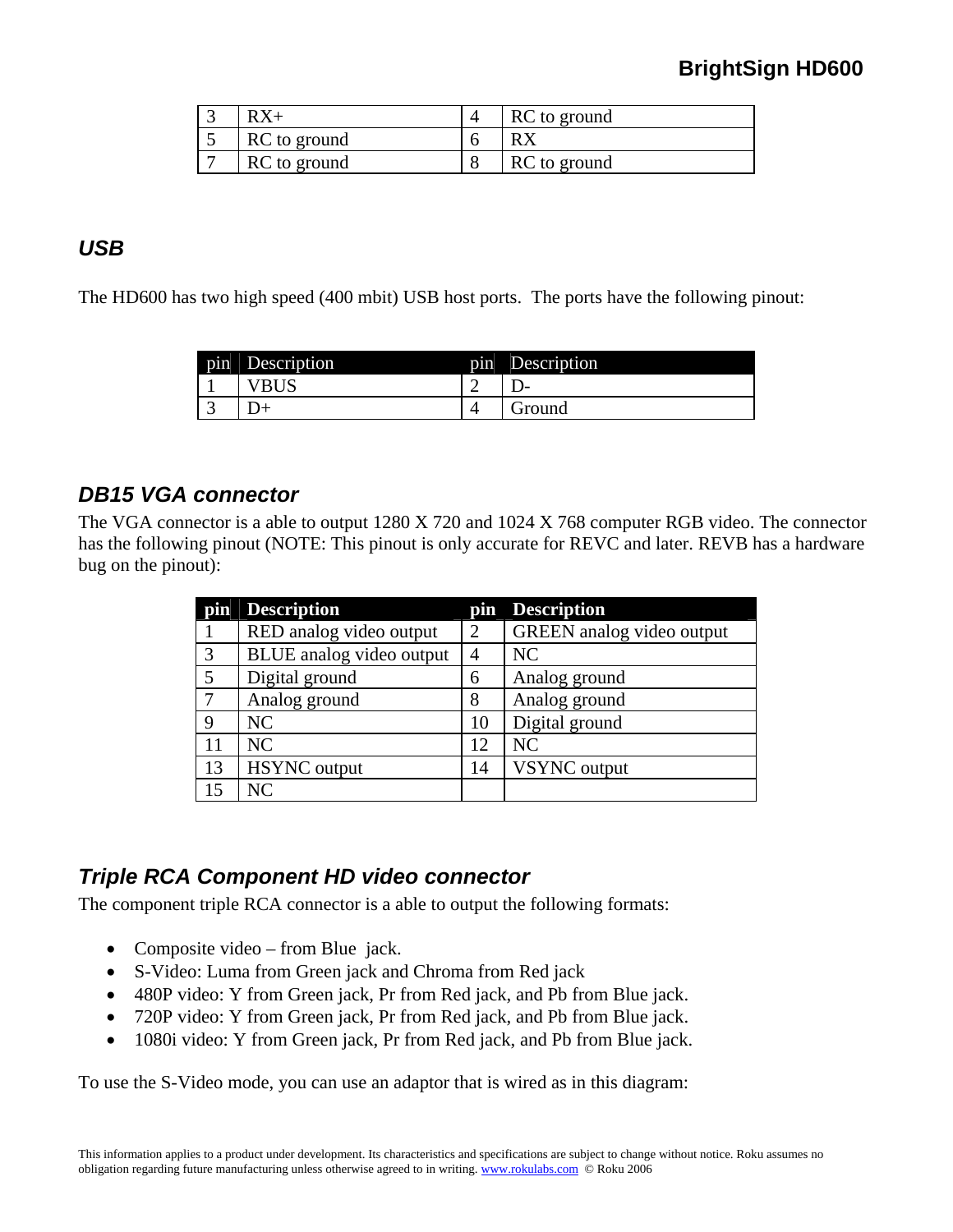<span id="page-8-0"></span>

Roku HD600 S-Video adapter

# *1/8" Audio connectors*

The HD600 has three 1/8" female audio connectors. Each connector has a stereo audio signal. The full scale voltage output of the audio is 3.06V PP, with no load. The minimum load resistance that should be connected to the audio output is 3K Ohm.

The connectors have the following pinout:

Tip: Left audio Ring: Right audio Base: Ground for audio signal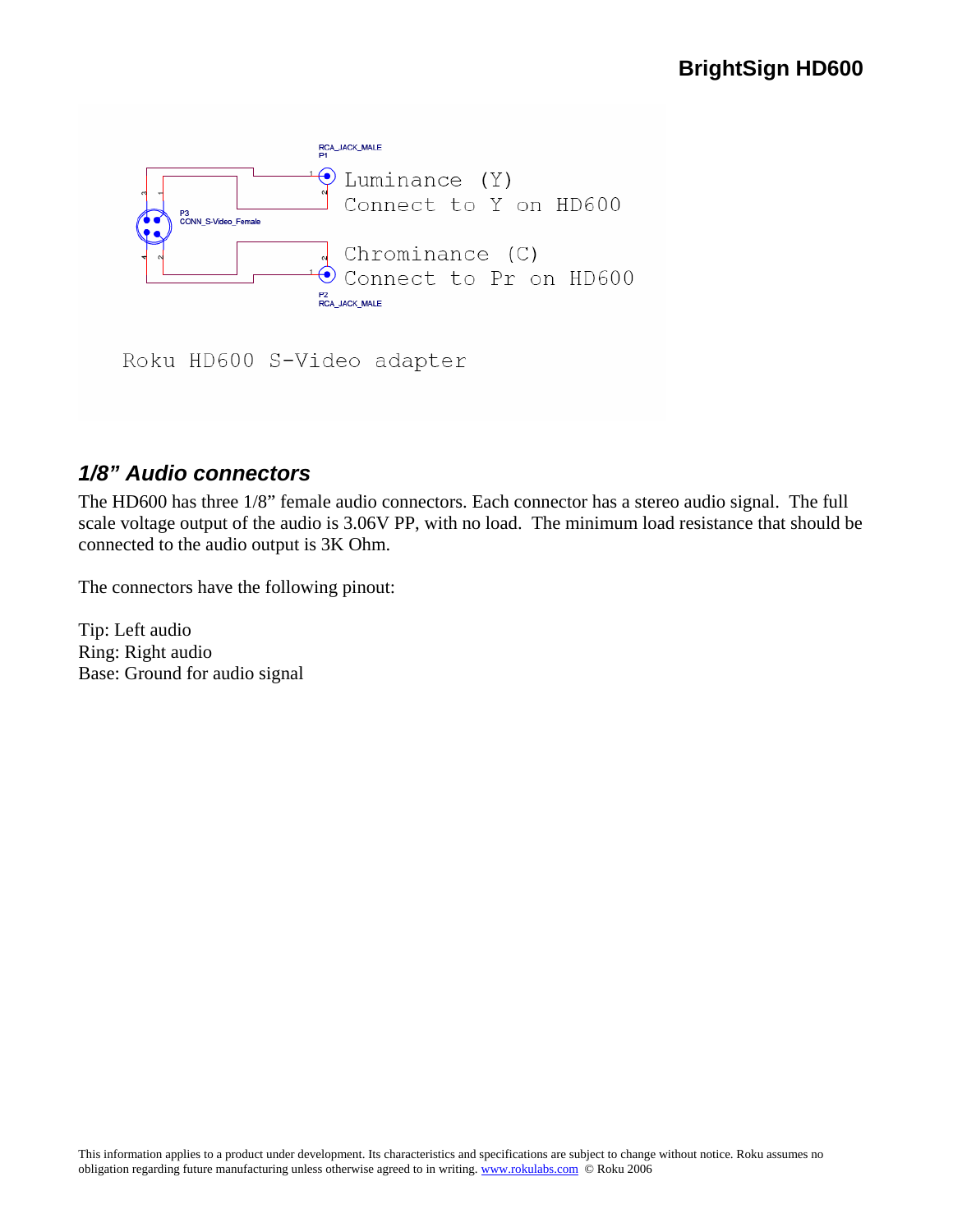# <span id="page-9-0"></span>**Mechanical**

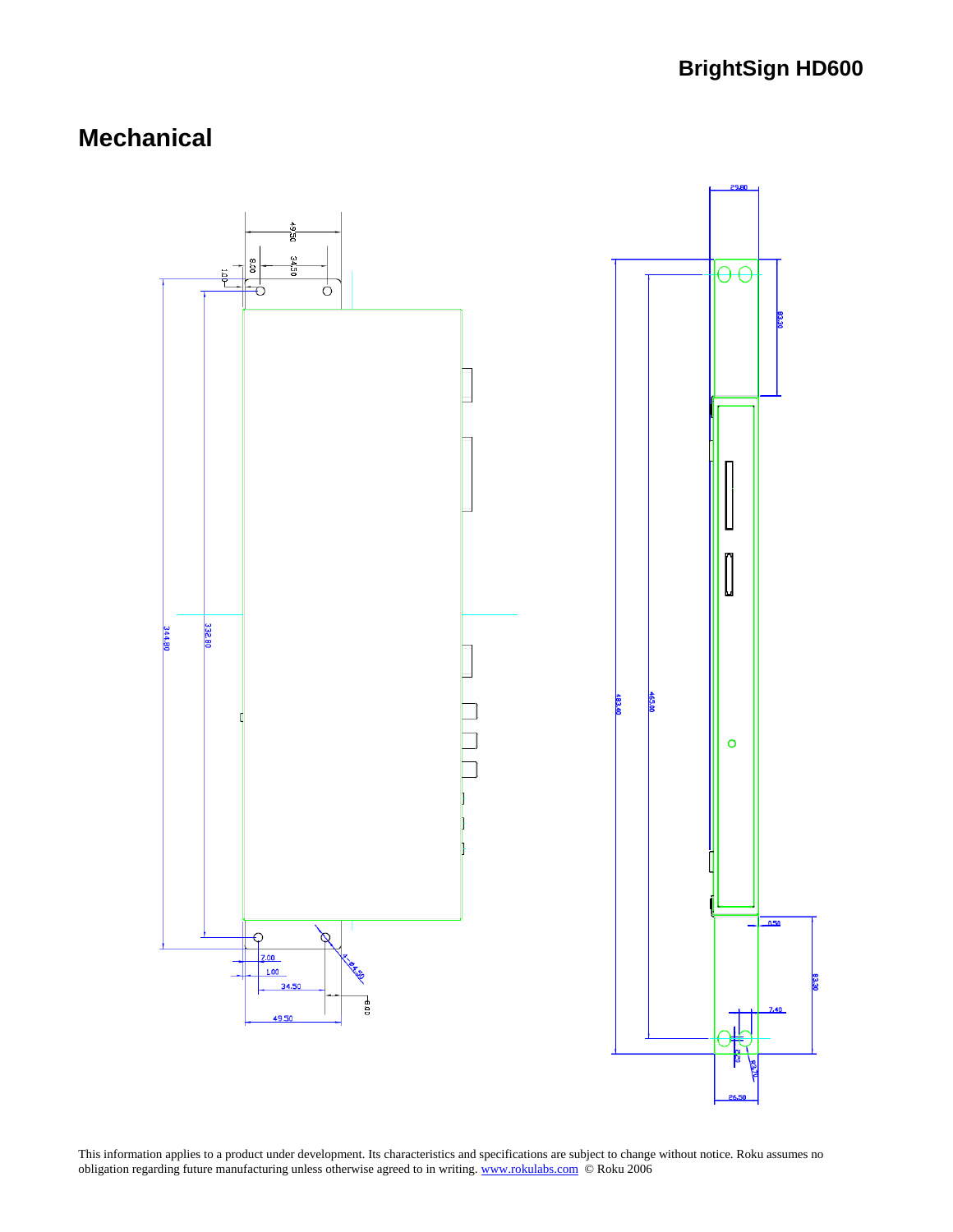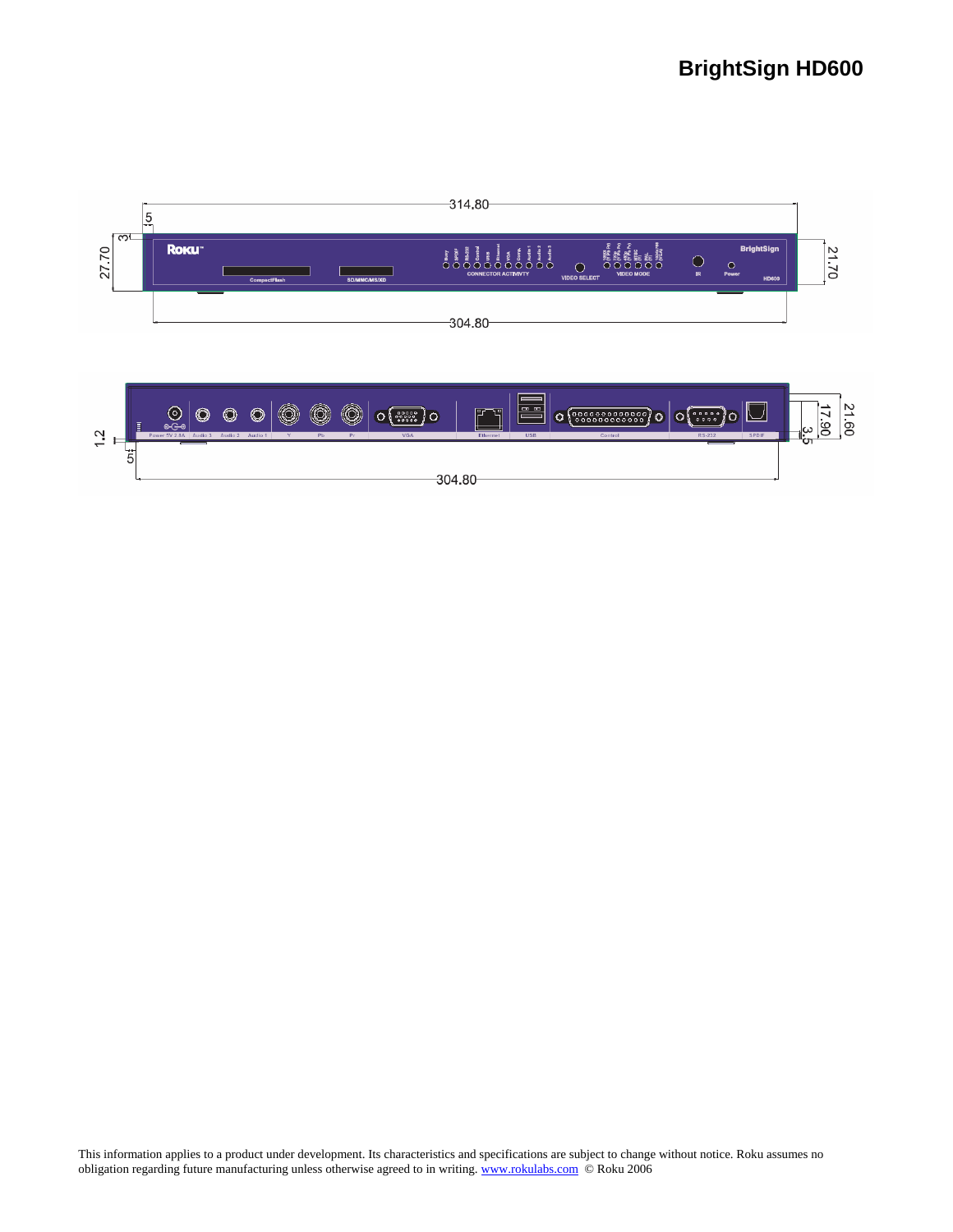# <span id="page-11-0"></span>**Theory of operation**

# *Power Supply*

The HD600 has a four voltages present. These are 5V, 3.3V, 2.5V, and 1.2V. 5V comes in from the power connector and is used directly for USB, the video filter chip, and the optical SPDIF chip. 3.3V is created from 5V by a AMC2596-ADJDDF switching regulator. Similar regulators are used to create 2.5V for the DDR SDRAM, and 1.2V for the PNX1500 core voltage.

#### *Reset*

The HD600 has a Low Voltage Reset circuit made up of a ADM809SART. This circuit will hold the RESET\_L signal low until a valid 3.3V power is present.

#### *PNX1500 CPU*

The HD600 has a Philips PNX1500 Multimedia CPU in it. This CPU runs on 3.3V, 2.5V, and 1.2V. The PNX1500 runs from a 27MHz oscillator. The PNX1500 is reset by the signal RESET L from the low voltage reset circuit going into the POR\_IN\_N pin on the PNX1500. When the POR\_IN\_N pin goes from low to high, then the PNX1500 will look at the bootstrap pins GPIO0 and GPIO1, which are both pulled low on the PNX1500. This forces the PNX1500 to boot from IIC serial flash.

### *Built in Flash*

The HD600 contains two flash devices. One of the devices is denoted to be the IIC BOOT flash. This flash is write protected from the factory and it contains the MAC address for the 10/100 Ethernet chip, as well as the boot code and the SRB bytes. The boot code in the IIC serial flash instructs the PNX1500 to continue the boot process by reading additional code from the on board RUN MODE NOR flash. This flash can be updated in the field, either from on the flash slots or 10/100 Ethernet. Part of the RUN MODE flash is also used to hold non-volatile parameters. The contents of the boot flash is copied into the SDRAM, then the PNX1500 jumps to the boot code.

# *SDRAM*

The HD600 contains two DDR SDRAM devices. When the PNX1500 boots, it will copy the code from the NOR flash device into SDRAM, and then execute the code from SDRAM.

# *Serial Port*

The HD600 uses two GPIO lines to communicate with the RS232 level shifter. GPIO58 is the RXD line, and GPIO0 is the txd line. The MAX3221 creates valid RS232 voltage levels for the transmit pin by using a capacitive voltage switcher. The TXD pin on the MAX3221 is disabled until a valid RS232 voltage is detected on the RXD pin.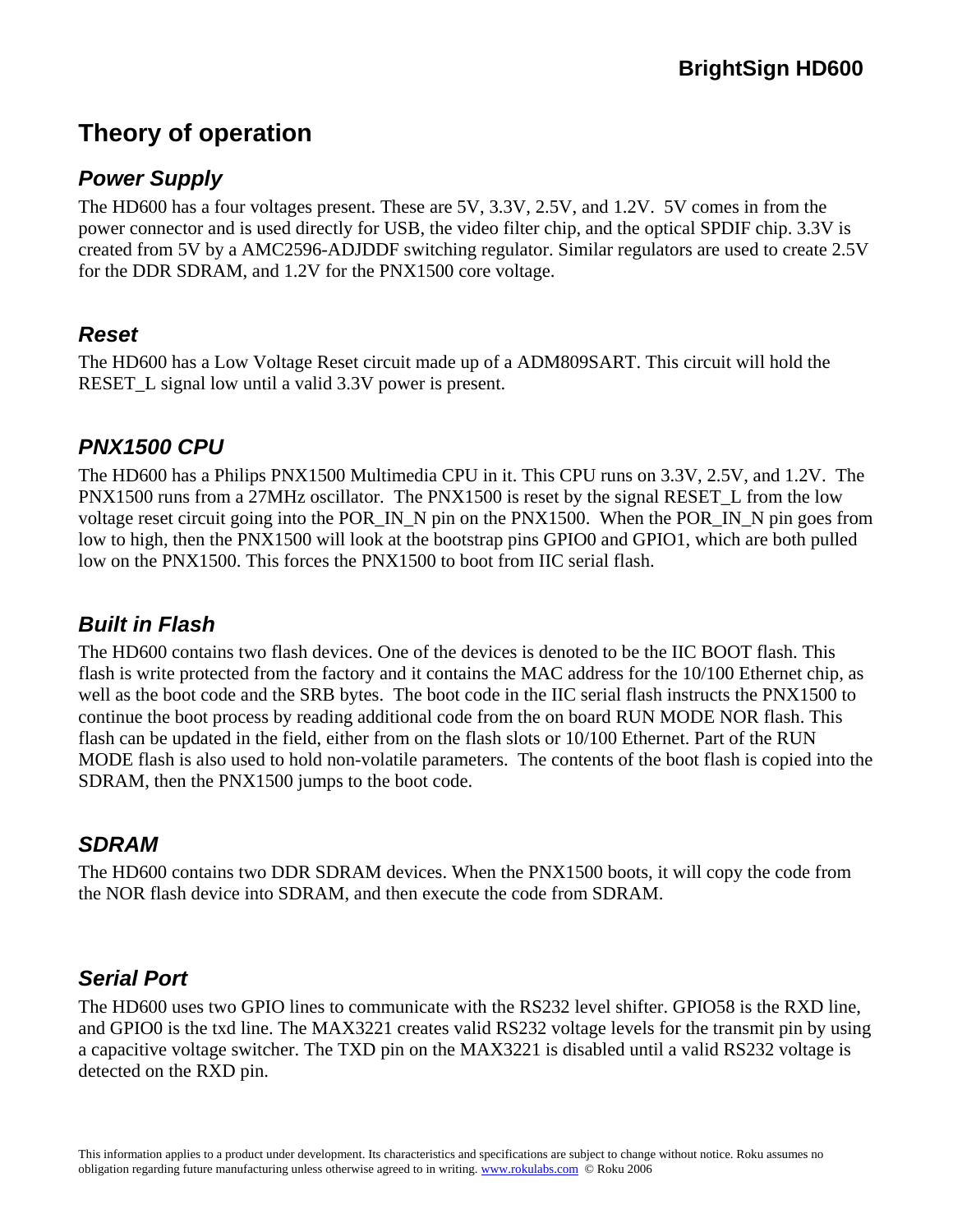# <span id="page-12-0"></span>*Video Encoder and Filter*

The PNX1500 streams decoded video out of the VDO port using a double data rate clock. In other words, 12 bits of video data is clocked out of the PNX1500 on the rising edge of the VDO\_CLK signal, and on the dalling edge as well. This allows the PNX1500 to output 24 bits of data at a 74.25MHz rate, using only a single 74.25MHz clock and 12 data lines. The SAA7105 video encoder takes the VDO data in and sends the data straight to the video DACs in HD mode. In Composite or S-Video mode then the encoder creates the proper signals in internal blocks for each type of video. The SAA7105 also has an internal SYNC engine that is only used in HD mode to add video sync to the GREEN component signal. In VGA mode, the sync signals from the PNX1500 and are passed through the SAA7105. The SAA7105 mode is controlled by IIC from the PNX1500. Analog video comes out of the SAA7105 and is connected to the Fairchild FMS6346MTC20 video filter chip. This chip has a programmable cutoff frequency of either 8MHz or 32MHz. When the HD600 is outputting Composite or S-Video, the filter chip is in 8MHz cutoff mode. When outputting all other modes, then the filter is in 32MHz cutoff mode. Since the video filter has a low impedance output, we can drive both VGA and COMPONENT 75Ohm terminated cables at the same time with no degradation (with the same signal).

#### *Audio outputs*

The HD600 has three audio DAC devices, which are Philips UDA1334. These devices take in digital audio signals from the PNX1500 for AO\_SCK, AO\_WS, and AO\_SDX. The AO\_WS signal is the framing signal for the audio, running at the frame rate of the audio source. The frame rate is usually either 44.1KHz or 48KHz. AO\_SCK signal is typically 64 times higher than AO\_WS, The PNX1500 The UDA1334 device has a built in PLL so it can generate the internal 4X oversampling clock from the A)\_SCK. The output of the UDA1334 device is left and right analog audio.

# *SPDIF output*

The PNX1500 can generate the SPDIF audio signal internally. This signal, called SPDIF\_OPT is connected to a OPTICAL SPDIF transmitter chip on the board.

# *On Board LEDs*

There are 18 on board LEDs. One of the LEDs is red in color and is designated to be the BUSY LED. Six of the LEDs are the resolution LEDs, intended to tell the user what resolution the HD600 is currently outputting. The other LEDs are intended to tell the user which output connectors are active. All the LEDs are controlled by a set of 3 74HC574 latches. Data is latched into the latches under GPIO control.

# *On Board Switch*

The on board switch is connected to a GPIO55. There is a pullup on the button so that GPIO55 is high normally, and it is pulled low when the button is pressed.

# *IR Receiver*

The IR receiver receives a 38KHz IR signal. The IR signal is filtered and demodulated and then sent into the PNX1500 on GPIO60. The signal is called IR\_DAT on the schematic.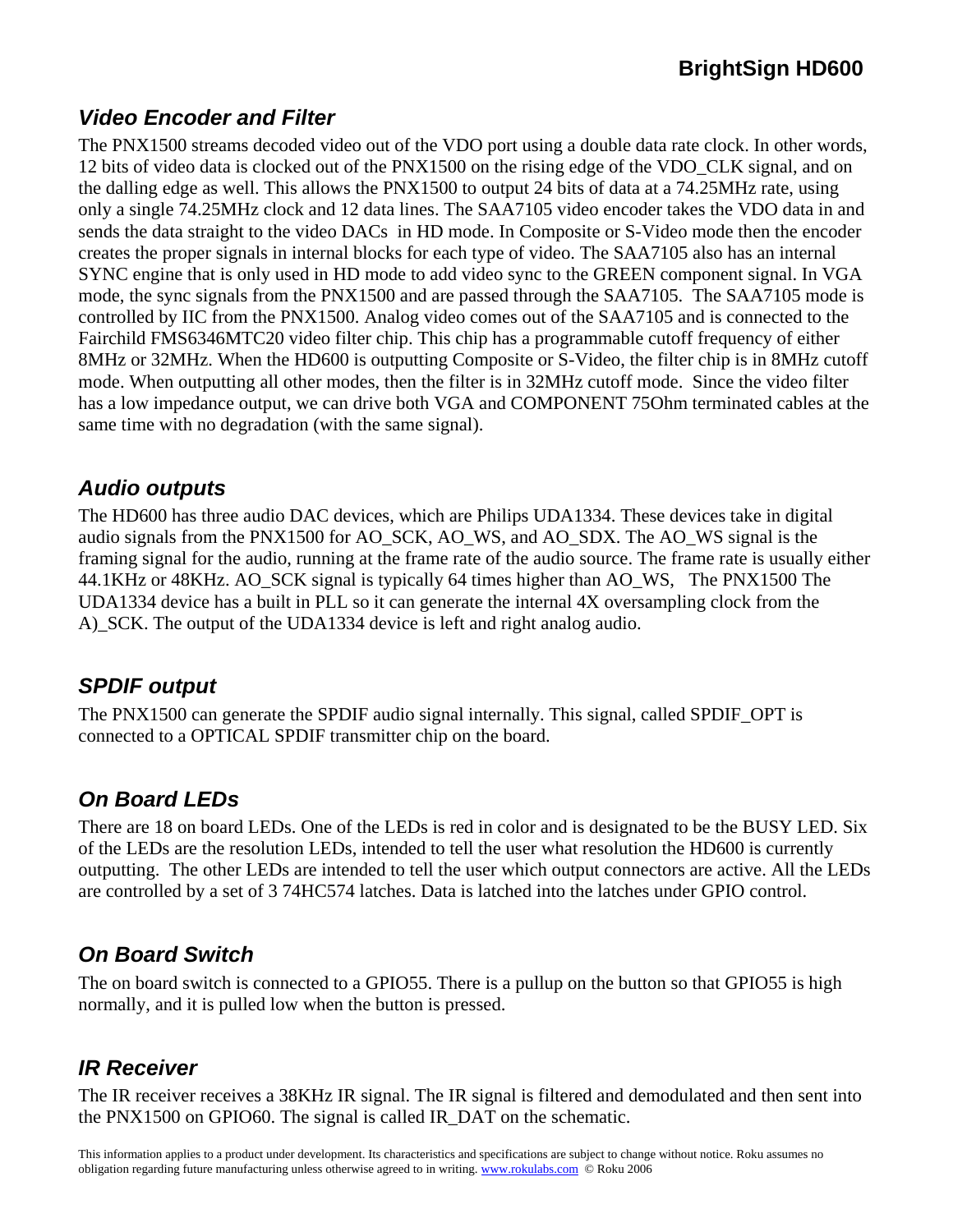# <span id="page-13-0"></span>*CF flash slot*

The CF flash slot is connected up in TRUE IDE mode, and it uses the PNX1500 IDE mode on the XIO bus. The chip select for the CF slot is XIO\_SEL1. two 74LVC245 bidirectional buffers isolate the databus of the CF from the XIO databus, so that the CF card can be hot plugged. A 74LVC244 chip buffers the other CF signals, again so that the CF card can be hot plugged. The PNX1500 won't attempt to access the CF slot unless it first detects that a CF card is present. The signal CF\_CD\_L goes low when a CF card is inserted. This signal is connected to GPIO52. Power to the CF slot is controlled by a MOSFET, and it is not turned on until the PNX1500 detects that a CF card has been inserted into the CF slot.

# *4 in 1 Flash Slot*

The 4 in 1 flash slot supports 4 different formats of flash cards: MMC/SD/XD/MS. MMC/SD use the same physical pins on the connector. Each of the 3 physical formats have its own card detect pin connected to GPIO, so that the PNX1500 can detect which kind of card is connected. The MMC/SD/MS formats are 4 bit wide serial formats and the HD600 uses GPIO to communicate with the 4 cards. The XD format is the same as NAND flash, and so the built in PNX1500 NAND flash controller on the XIO bus is used for XD. The XD interface has buffers to isolate the databus and control signals from the XIO bus so that the XD card can be hot plugged and un-plugged. Power to the 4 in 1 slot is controlled by a MOSFET, and it is not turned on until the PNX1500 detects that one of the MMC/SD/XD/MS cards has been inserted into the 4 in 1 slot.

# *Optional built in NAND flash*

The HD600 has a spot on the board to support loading a built in NAND flash. This could be used to give the HD600 a large amount of on board storage. The NAND flash is connected to the XIO on the PNX1500.

# *Ethernet*

10/100 Base T Ethernet is implemented on the HD600 by a Davicom DM9161AE PHY controller. This device takes the PNX1500 Ethernet signals and converts them to the differential Ethernet signals. The PHY chip is also connected to an on-board Ethernet magnetic and a RJ45 for cable termination. The DM9161 chip is able to signal to the PNX1500 that its state has changed by toggling the ETH\_PHY\_INT\_L line, which is connected to GPIO11.

# *USB*

USB is implemented by a PCI ISP1562 USB dual host controller chip. There is also a dual over-current protected switch TPS2042BD device, which is used to turn on and off power to the USB device, and to detect over-current situations.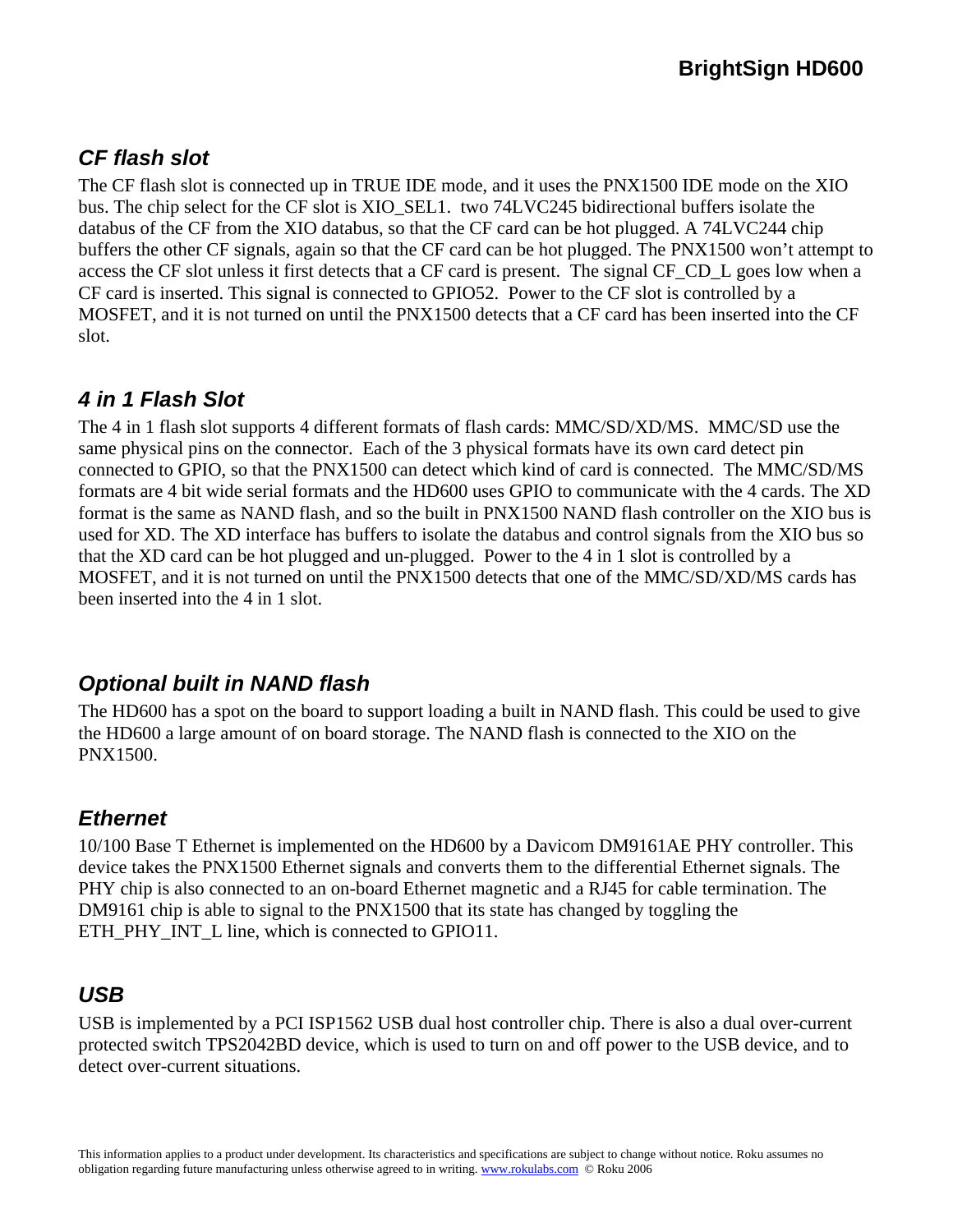# <span id="page-14-0"></span>**Flow Chart: (for Repair Center Use)**

*(1) Power Start* 

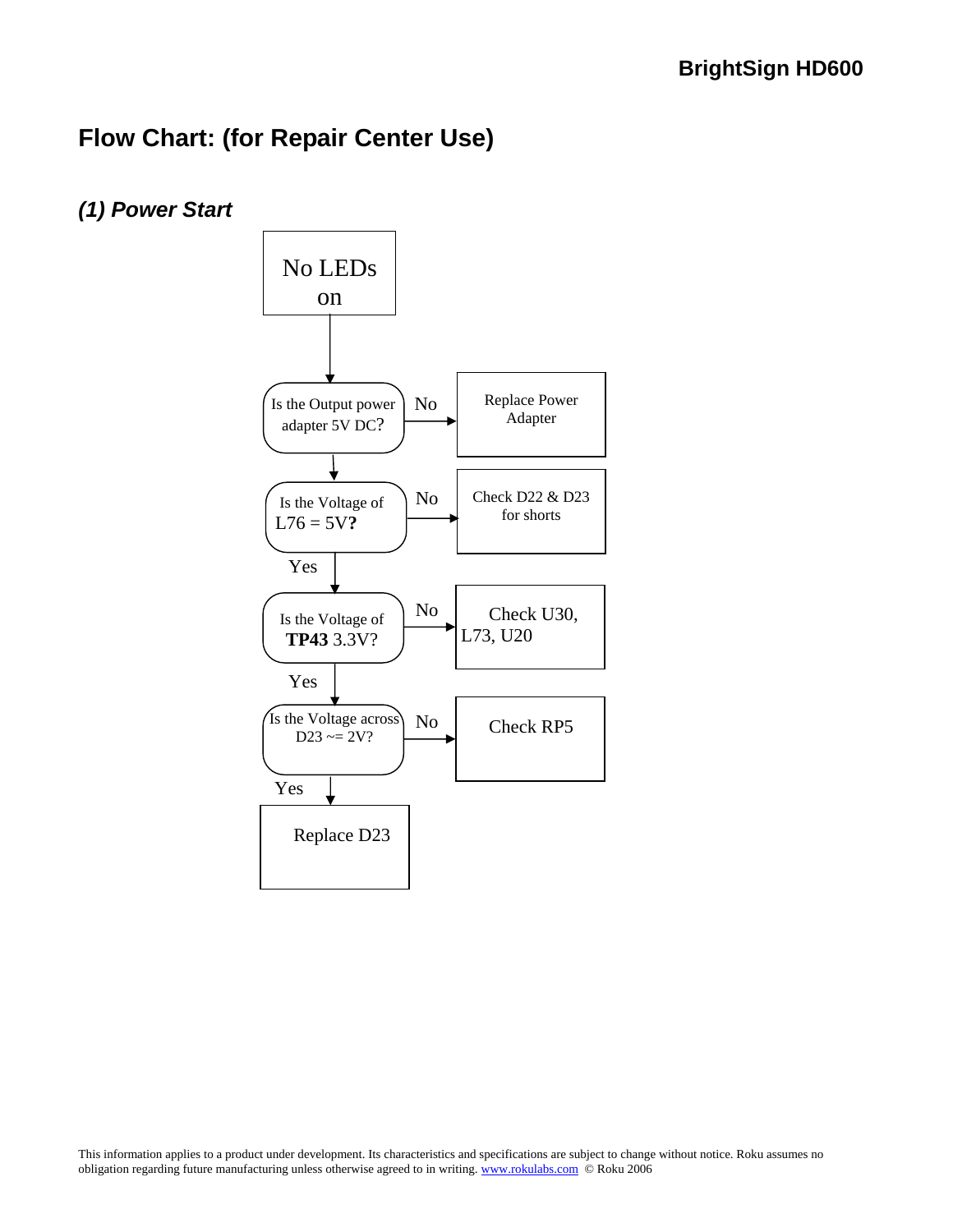

#### <span id="page-15-0"></span>*(2) Power LED comes on, no serial port output*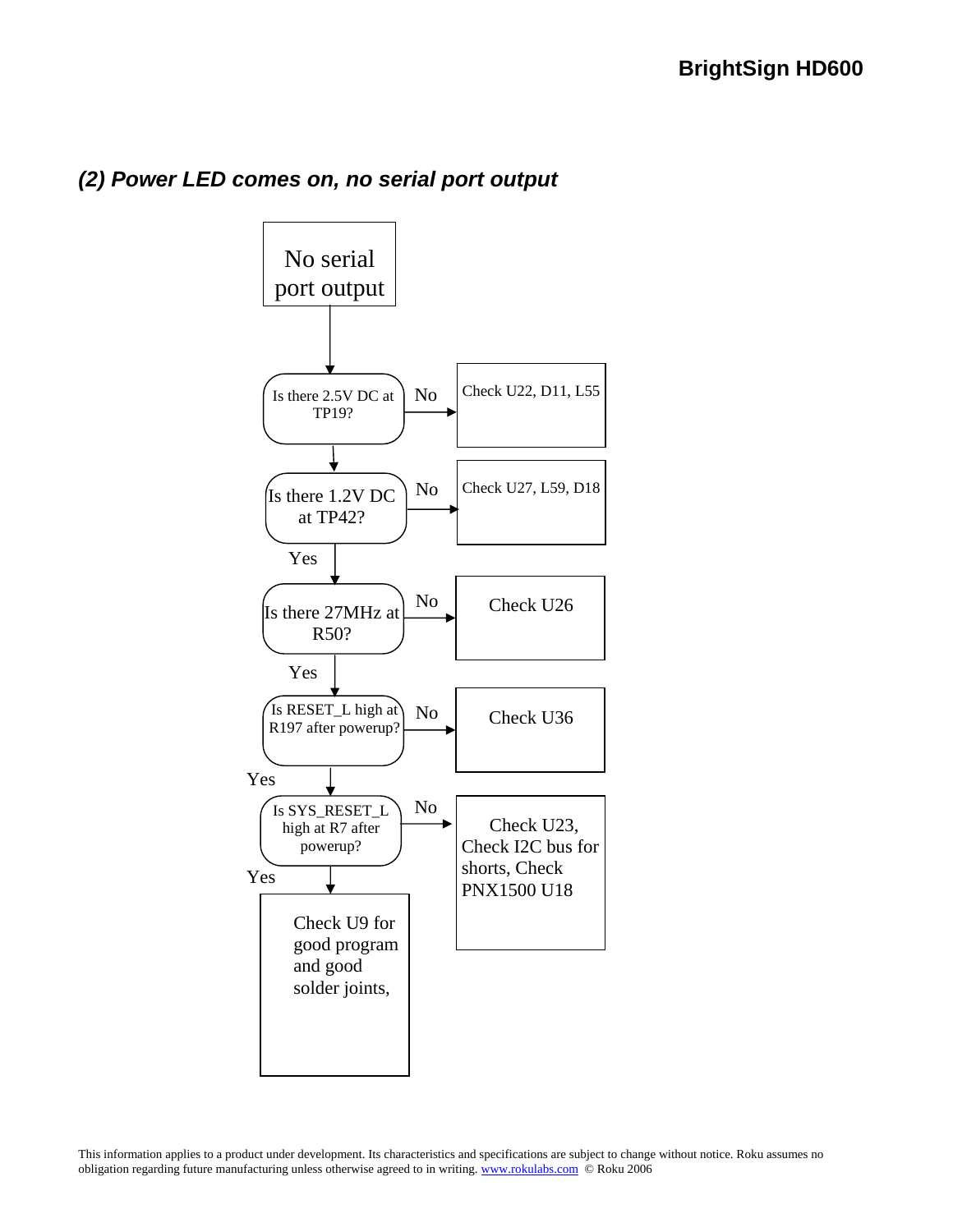<span id="page-16-0"></span>*(2) Power LED comes on, 1 or more green LEDs come on in sequence from left to right* 

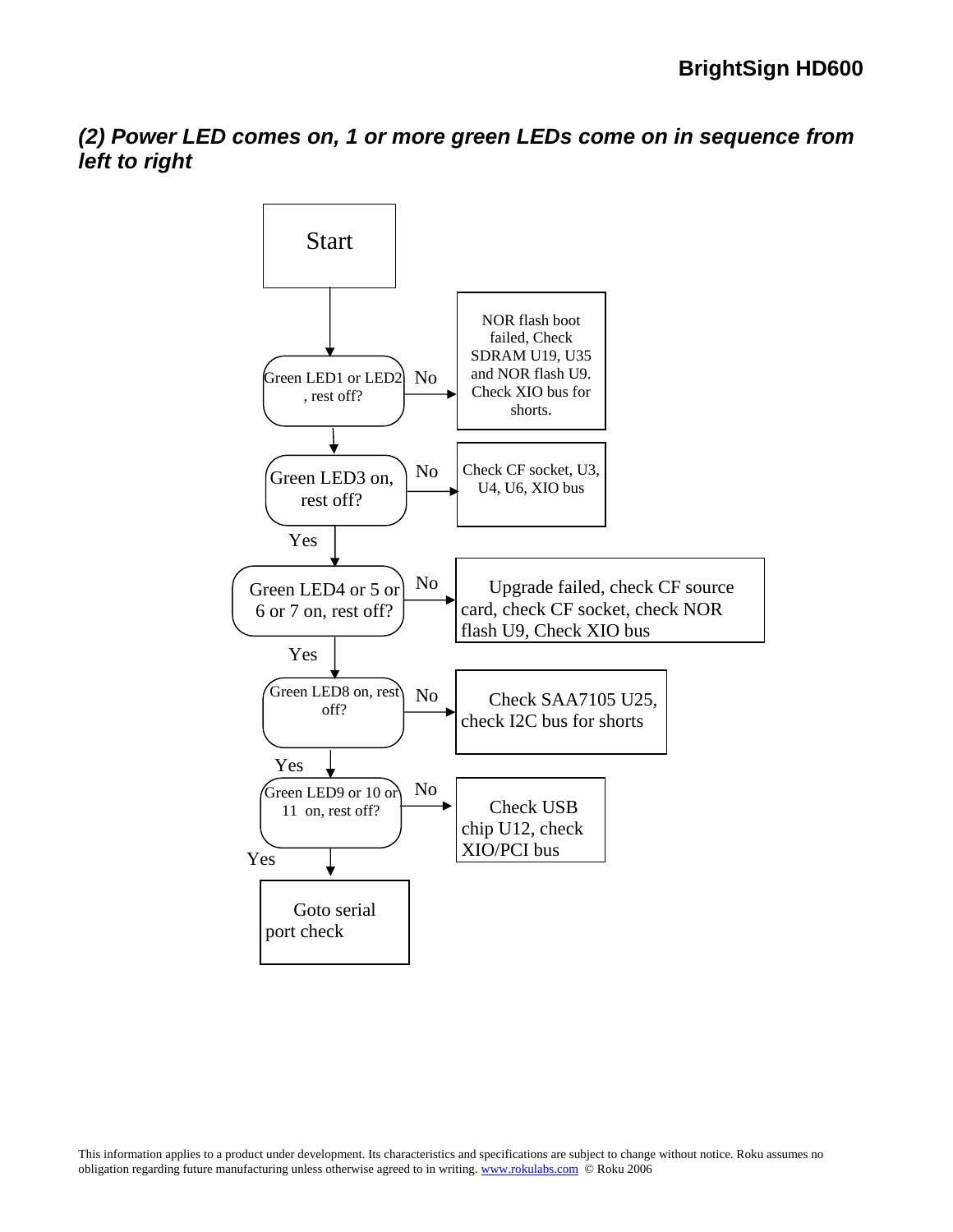<span id="page-17-0"></span>*(3) Power LED comes on, RED led comes on plus 1 or more green led stays lit.* 

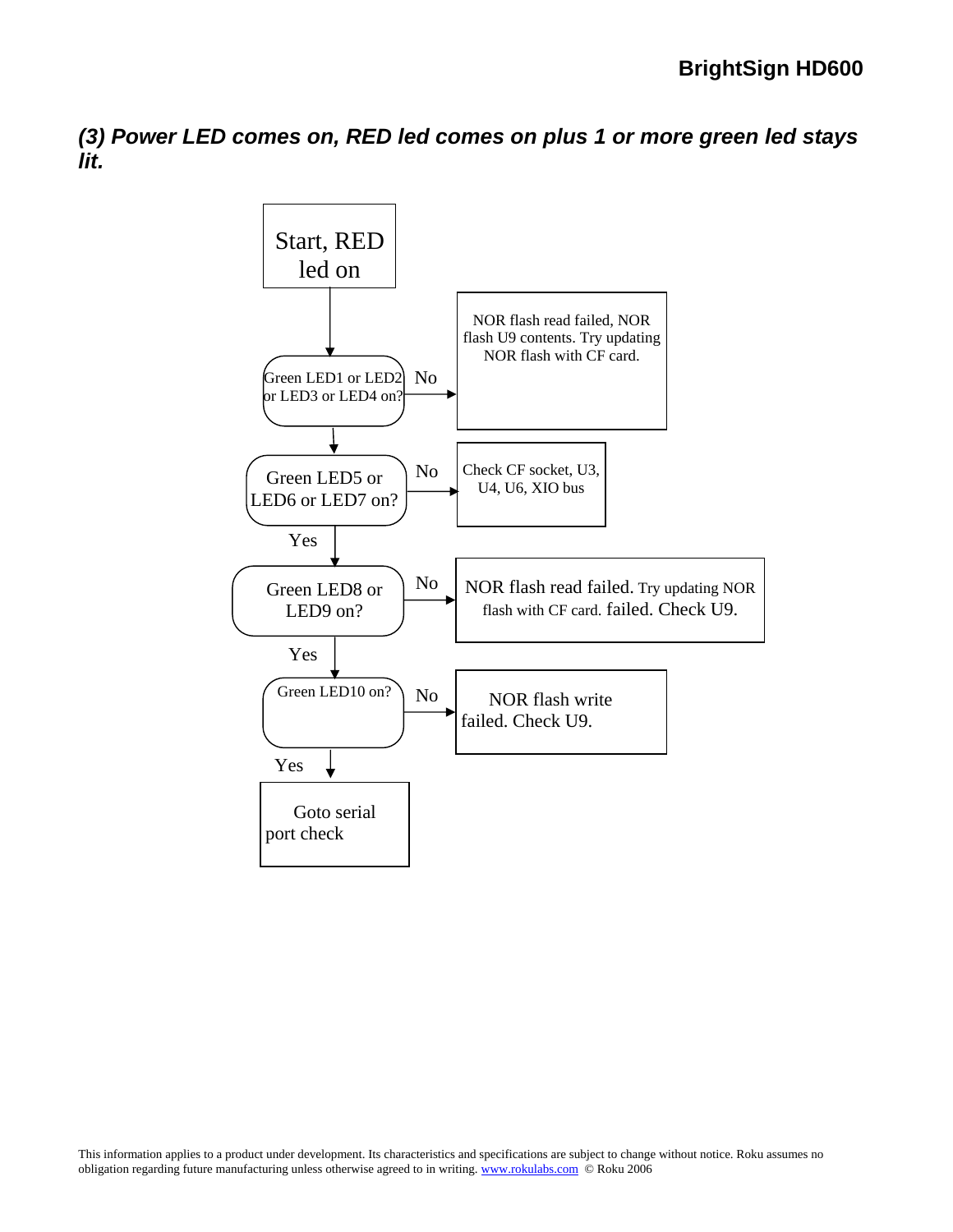#### *(4) Power LED comes on, 1 or more green LEDs come on in sequence from left to right, and then go out.*

Red LED stays out. Serial port tests are in order. Connect a PC to the HD600 using a null modem cable (Wire up 2-3, 3-2, 5-5). Set the terminal program to 115,200 N,8,1.

- A) If the serial port is not working, then check U2 and P2.
- B) Use LEDTEST command to test each LED. For example: Ledtest 0 1 Turns on the left most (red) led If any LED fails to come on, then check U15, U16, U17 and the resistors on the outputs of these. Note that you can test the 6 LED outputs on the DB25 by using ledtest 17 1 through ledtest 24 1
- C) Use the SWITCHTEST command to test each switch. If any switch fails to read, or is stuck on, then check U5, U7 and the resistors and beads on the inputs to U5 and U7. The switchtest command will show the status of the front panel switch as well as the switches connected to the DB25.
- D) Use the MEDIADIR command to test reading the CF card. For example: Mediadir ATA:/ If the CF card fails to read, check U3, U4, U6 and the CF socket, and associated resistor packs.
- E) Use the SINETEST command to test the audio outputs. The SINETEST command will put a sine wave on each of the stereo outputs. If the audio fails to work, check U28, U31, U32. Check for the audio master clock on R25, should be 11.288MHz. Check for audio bit clock R26, should be 2.82MHz. Check for audio data on R159, R160, R161. Check passives on outputs of U28, U31, U32. The voltage output of the audio during this test (fullscale) is 3.06V PP, with no load.
- F) Use the SPDIFTEST command to test the SPDIF output. This will put a digital sinewave on the output of the SPDIF connector. If SPDIF is not working, check U1.
- G) If you have a REVC or newer HD600, Connect a Ethernet cable to a switch, and run the ETHTEST command. The switch should show link on, and the yellow LED should light on the HD600 showing link on. If this does not work, check U14, T1, P8 and associated passives. (NOTE: If you are using a REVA or REVB HD600 then you must use a mirror image wired Ethernet cable (1-8, 2-7,3-6,4-5,5-4,6-3,7-2,8-1)
- H) Insert a USB mass storage device in either of the USB host slots. The HD600 should configure these and print out information automatically about the mass storage device. If this does not work, then check U12, U34, P7, and associated passives. Also check the XIO/PCI bus.
- I) To test the SDIO slot, us the CARDTEST command. Insert a SD card, then issue CARDTEST and the HD600 should print out the model of the card. If this does not work, check P6, U18, and associated passives.
- J) To test the RGB, issue the following sequence of commands (This assumes you have some test video and image files available):